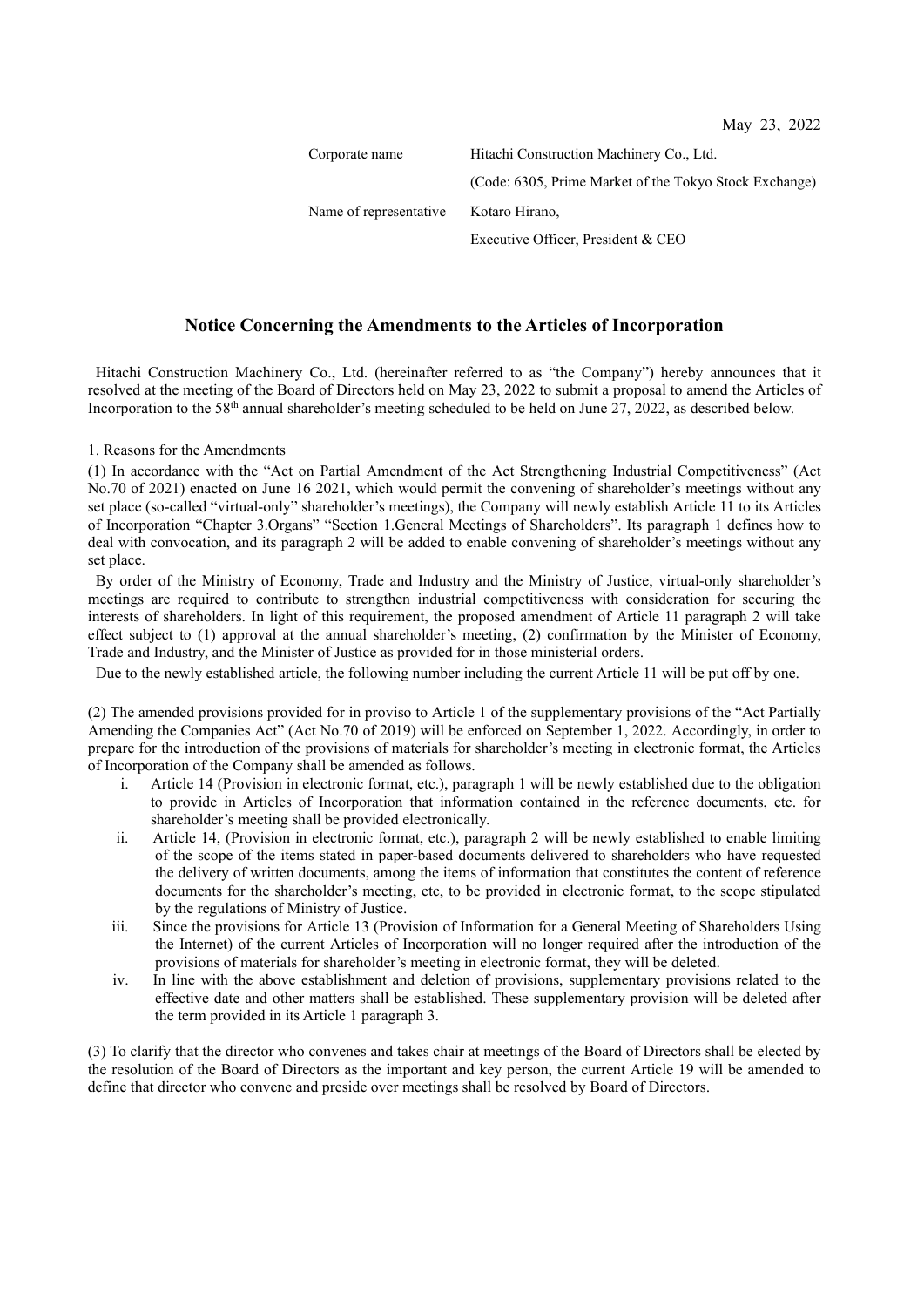## 2. Details of the Amendment

The contents of the amendments are as follows:

(Amended parts are underlined.)

|                                                     | (Amended parts are underlined.)                                                                                                                                                                                                                         |
|-----------------------------------------------------|---------------------------------------------------------------------------------------------------------------------------------------------------------------------------------------------------------------------------------------------------------|
| Current articles of incorporation                   | Proposed amendment                                                                                                                                                                                                                                      |
| (Newly established)                                 | Article 11 (Convocation)<br>The Ordinary General Meeting of Shareholders of<br>the Company shall be convened in June of each<br>year, and an Extraordinary General Meeting of<br>Shareholders may be convened from time to time,<br>whenever necessary. |
|                                                     | The Company may convene General Meetings of                                                                                                                                                                                                             |
|                                                     | Shareholders without any set place.                                                                                                                                                                                                                     |
| Article 11 $\sim$ Article 12 (Article omitted)      | Article $12 \sim$ Article 13 (Same as at present)                                                                                                                                                                                                       |
| Article 13 (Provision of Information for a General  | (Deleted)                                                                                                                                                                                                                                               |
| Meeting of Shareholders Using the Internet)         |                                                                                                                                                                                                                                                         |
| When holding a General Meeting of Shareholders,     |                                                                                                                                                                                                                                                         |
| the Company may provide information which is or     |                                                                                                                                                                                                                                                         |
| should be in documents prepared for the general     |                                                                                                                                                                                                                                                         |
| meeting, business reports, statements and           |                                                                                                                                                                                                                                                         |
| consolidated statements (including audit reports on |                                                                                                                                                                                                                                                         |
| the consolidated statements and on general          |                                                                                                                                                                                                                                                         |
| accounting) to the shareholders by using the        |                                                                                                                                                                                                                                                         |
| Internet in compliance with laws and ordinances,    |                                                                                                                                                                                                                                                         |
| and in which case the Company shall have the right  |                                                                                                                                                                                                                                                         |
| to assume that it has delivered the information to  |                                                                                                                                                                                                                                                         |
| relevant shareholders.                              |                                                                                                                                                                                                                                                         |
|                                                     |                                                                                                                                                                                                                                                         |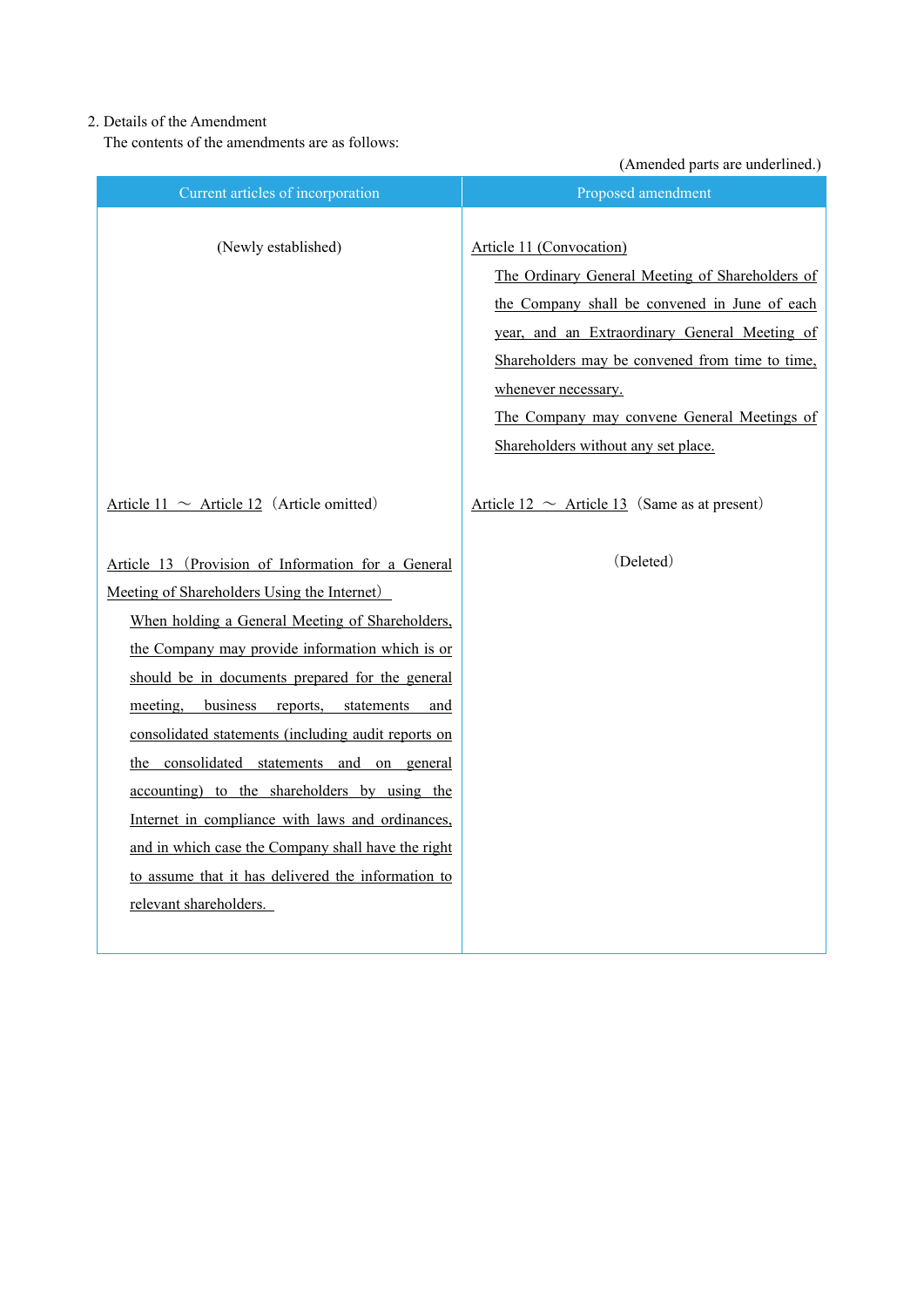| (Newly established)                                                                              | Article 14 (Provision in electronic format, etc.)                                                                                                        |
|--------------------------------------------------------------------------------------------------|----------------------------------------------------------------------------------------------------------------------------------------------------------|
|                                                                                                  | In convening a General Meeting of Shareholders,                                                                                                          |
|                                                                                                  | the Company shall take measures for provision in                                                                                                         |
|                                                                                                  | electronic format in relation to information                                                                                                             |
|                                                                                                  | constituting the contents of reference documents,                                                                                                        |
|                                                                                                  | etc. for the General Meeting of Shareholders.                                                                                                            |
|                                                                                                  | Of the matters subject to measures for provision in                                                                                                      |
|                                                                                                  | electronic format, the Company may forgo stating                                                                                                         |
|                                                                                                  | all or part of the matters stipulated by ordinance of                                                                                                    |
|                                                                                                  | the Ministry of Justice in written documents                                                                                                             |
|                                                                                                  | delivered to shareholders who have requested                                                                                                             |
|                                                                                                  | delivery of written documents before the record                                                                                                          |
|                                                                                                  | date for voting rights.                                                                                                                                  |
|                                                                                                  |                                                                                                                                                          |
| Article 14 $\sim$ Article 18 (Article omitted)                                                   | Article 15 $\sim$ Article 19 (Same as at present)                                                                                                        |
| Article 19 (Chairman of the Board of Directors)<br>One chairman of the Board of Directors may be | Article 20 (One Director who convenes and takes the<br>chair at meetings of the Board of Directors.)<br>The Director who convenes and takes the chair at |
| elected by resolution of the Board of Directors.                                                 | meetings of the Board of Directors shall be elected                                                                                                      |
|                                                                                                  | by the resolution of the Board of Directors.                                                                                                             |
|                                                                                                  |                                                                                                                                                          |
| Article 20 $\sim$ Article 33 (Article omitted)                                                   | Article 21 $\sim$ Article 34 (Same as at present)                                                                                                        |